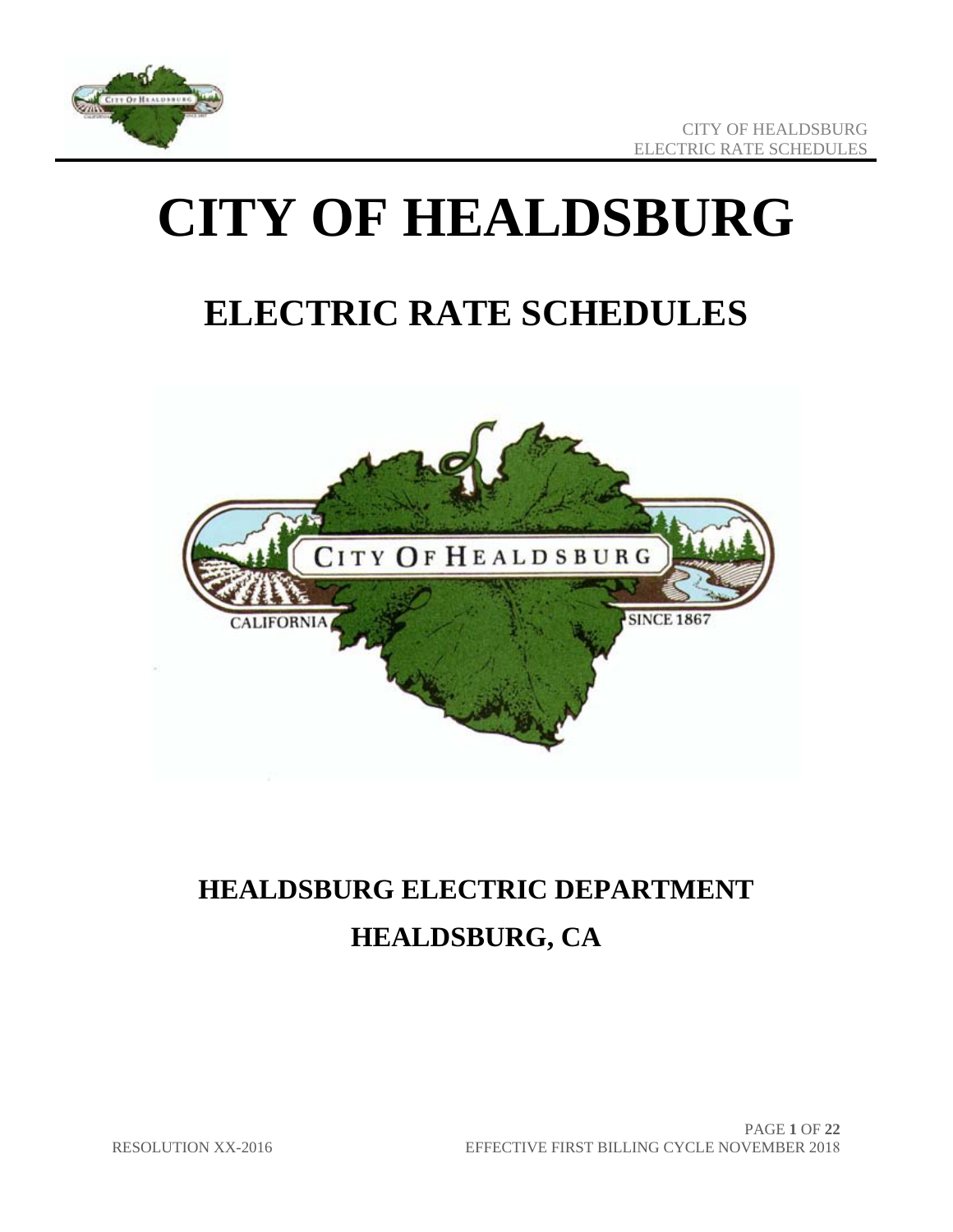

# **TABLE OF CONTENTS**

| <b>D-1 RESIDENTIAL RATE SCHEDULE</b>       | 3              |
|--------------------------------------------|----------------|
| D-4 RESIDENTIAL ALL ELECTRIC RATE SCHEDULE | $\mathfrak{S}$ |
| E-7 RESIDENTIAL TIME OF USE (TOU)          | 7              |
| <b>C-1 SMALL COMMERCIAL RATE SCHEDULE</b>  | 10             |
| A-6 SMALL COMMERCIAL TIME OF USE (TOU)     | 12             |
| P-2 MEDIUM COMMERCIAL DEMAND               | 15             |
| E-19 LARGE INDUSTRIAL TIME OF USE (TOU)    | 17             |
| <b>OL - OUTDOOR LIGHTING</b>               | 21             |
| NM - NON METERED SERVICES                  | 22.            |
| NEMA - NET ENERGY METER AGGREGATION        | 23             |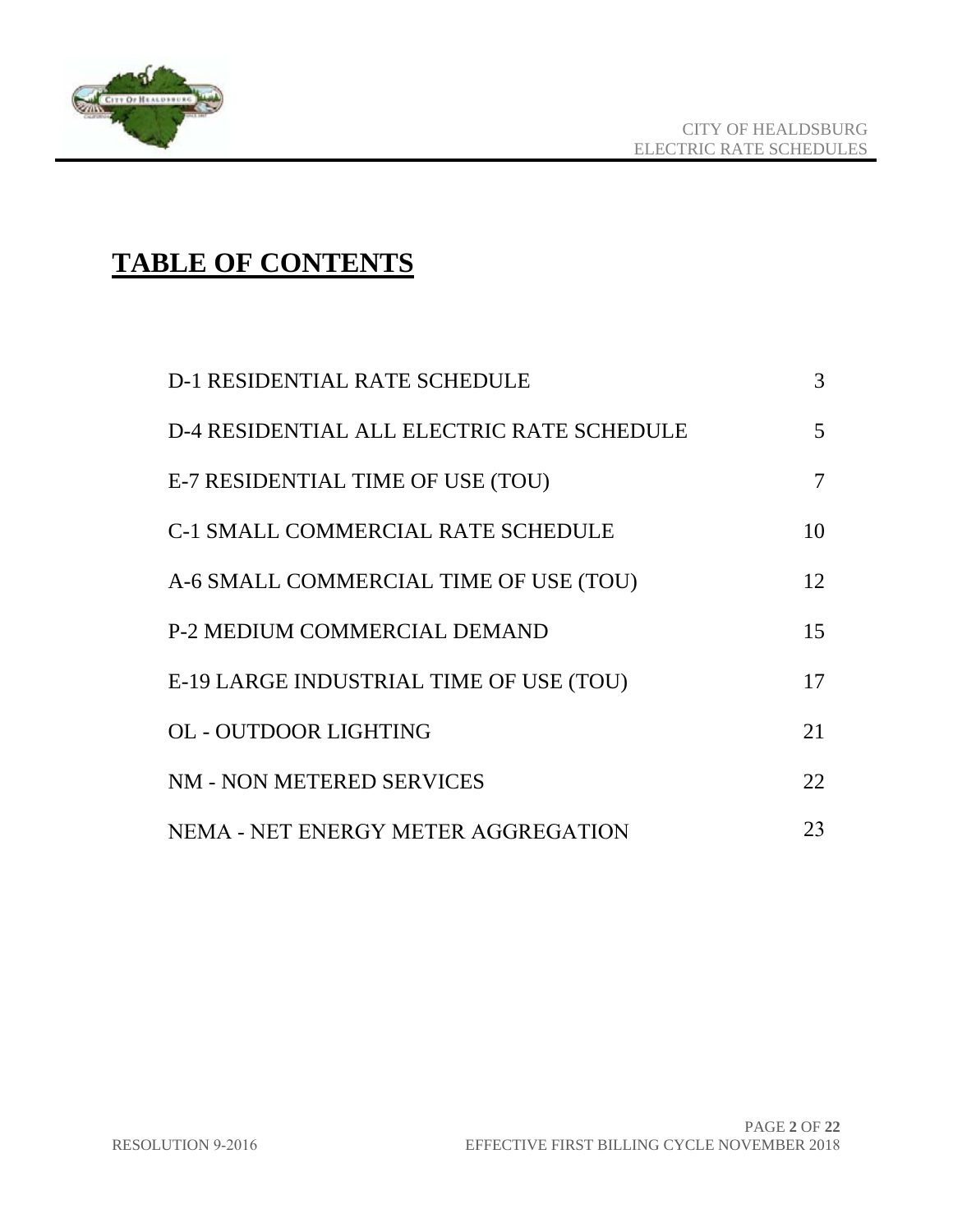

# **CITY OF HEALDSBURG D-1 RESIDENTIAL RATE SCHEDULE**

#### **GENERAL DESCRIPTION**

This rate schedule is applicable to individually metered residential dwellings, taking single-phase service within Healdsburg's service territory. This rate is not applicable to the service(s) of common spaces of multi-family units.

#### **RATES AND BASELINE QUANTITIES**

The D-1 schedule is based upon a tiered system. Tiers 1 and 2 energy allotment is equivalent to the daily seasonal baseline multiplied by the number of days in the billing cycle; tier 3 is for all usage above the first two tiers. The D-1 rates include a monthly customer charge, applicable state and local taxes will be added to the amounts in the table below.

| <b>D-1 Electric Rates</b>      |                       |
|--------------------------------|-----------------------|
| Tier 1                         | \$0.1360 / kWh        |
| Tier 2                         | \$0.1711 / kWh        |
| Tier 3                         | \$0.2958 / kWh        |
| <b>Monthly Customer Charge</b> | \$6.38 / <b>Month</b> |

Daily Baseline quantities applicable to the D-1 Rate Schedule are listed below for both the winter and summer season.

| <b>D-1 Daily Baseline Quantities</b>  |                        |
|---------------------------------------|------------------------|
| Summer (May $1st - October 31st$ )    | 10.2 kWh / Billing Day |
| Winter (November $1st - April 30th$ ) | 10.8 kWh / Billing Day |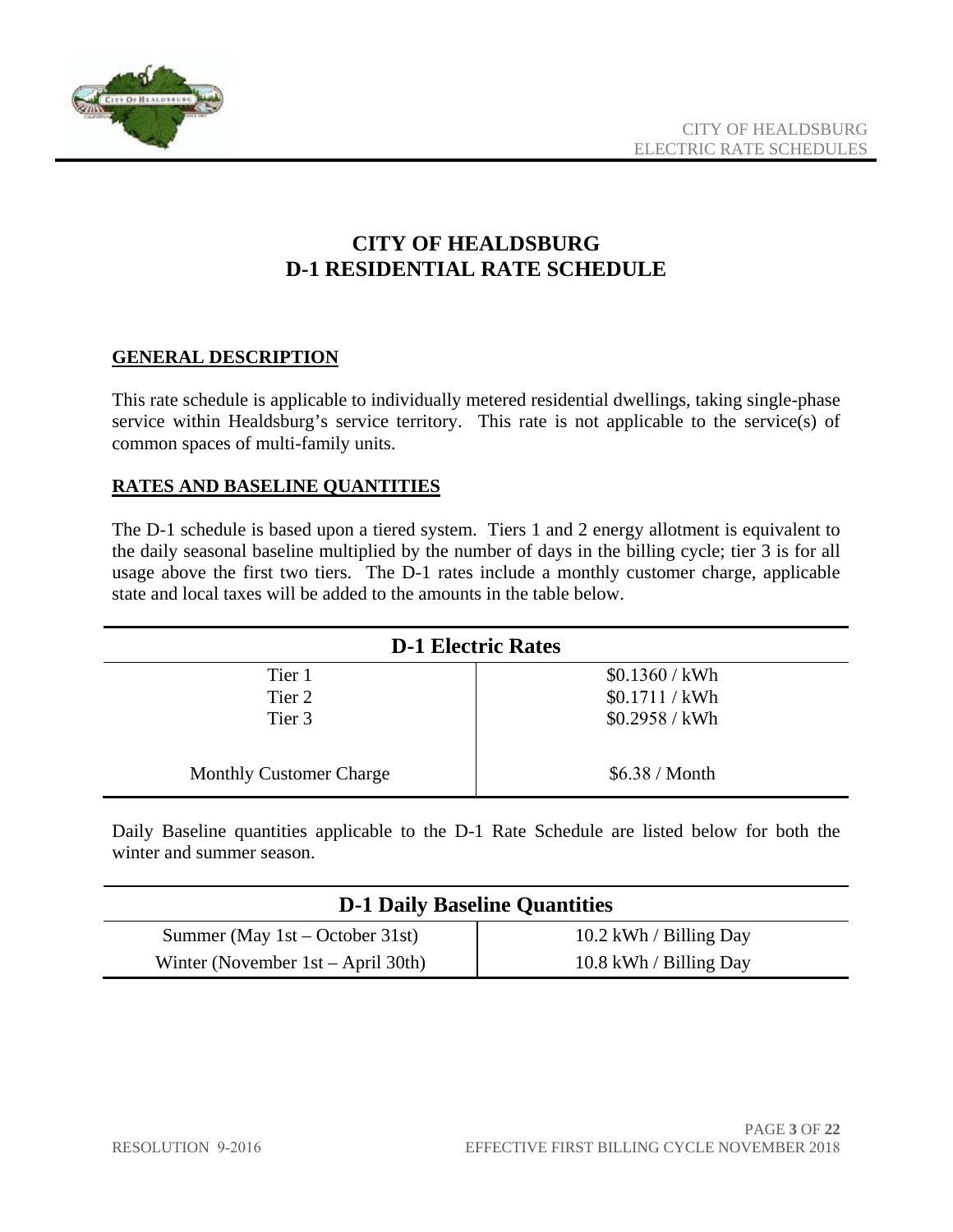

#### **BILLING SEASONS AND CHANGE OVER DATES**

There are two billing seasons, winter and summer. The winter season begins with the first billing cycle that includes any day in the month of November. The summer season begins with the first billing cycle that includes any day in the month of May. Monthly bills that include May and November seasonal changeover dates will be calculated by multiplying the applicable seasonal daily baseline quantity by the number of days in the billing period.

#### **D-1 RATE MODIFIERS AND DISCOUNTS**

The following modifiers and discounts are available to electric services provided under the D-1 rate schedule.

**Low Income Discount** – For qualifying customers, a discount is available to offset a portion of the customer's energy bill. Customers receiving this discount are required to annually certify that they qualify for this program. A low-income discount of 20% will only be applied to the first two energy tiers of each billing period. See the City of Healdsburg's CARE program from more information.

**Net-Metering** – For customers with qualifying self-generation, a net-metered rate modifier is available to promote the development of renewable energy. The customer's applicable rate will be applied under the crediting policy of net-metered services. At the end of each billing period, excess kWh will be converted to an equivalent bill credit based upon that billing period's kWh rate. If at the end of the billing period, the customer owes the utility a payment, a debt will be shown. If after 12-months the customer is a net-consumer, a bill will be sent showing the balance owed and due. If after a twelve-month period the customer was a netgenerator of energy, each surplus kWhr will be credited according to the customers Net-Surplus credit election.

Customers wishing to take the benefits of net-metering must sign and comply with the City's interconnection agreement before the net-metering modifier will be applied to their account.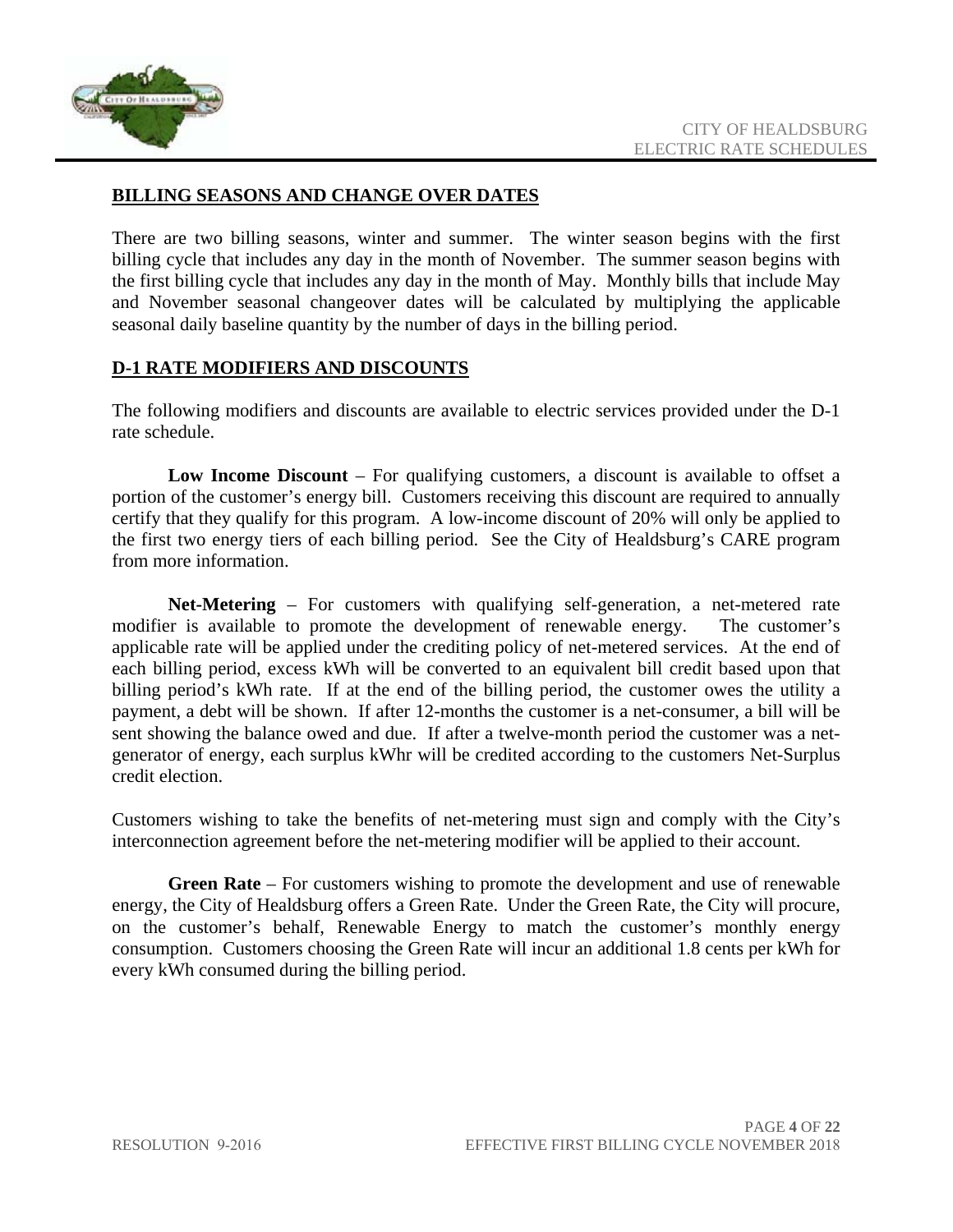

# **CITY OF HEALDSBURG D-4 RESIDENTIAL ALL ELECTRIC RATE SCHEDULE**

#### **GENERAL DESCRIPTION**

This rate schedule is applicable to individually metered residential dwellings, taking single-phase service within Healdsburg's service territory and is only available to customers with permanently installed electric heat as their primary source of heating (i.e. no natural gas or propane furnace). This rate is not applicable to the service(s) of common spaces of multi-family units.

#### **RATES AND BASELINE QUANTITIES**

The D-4 schedule is based upon a tiered system. Tiers 1 and 2 energy allotment is equivalent to the daily seasonal baseline multiplied by the number of days in the billing cycle; tier 3 is for all usage above the first two tiers. The D-4 rates include a monthly customer charge, applicable state and local taxes will be added to the amounts listed below.

| <b>D-4 Electric Rates</b>      |                       |
|--------------------------------|-----------------------|
| Tier 1                         | \$0.1360 / kWh        |
| Tier 2                         | \$0.1711 / kWh        |
| Tier 3                         | \$0.2958 / kWh        |
| <b>Monthly Customer Charge</b> | \$6.38 / <b>Month</b> |

Daily Baseline quantities applicable to the D-4 Rate Schedule are listed below for both the winter and summer season.

| <b>D-4 Daily Baseline Quantities</b>  |                        |
|---------------------------------------|------------------------|
| Summer (May $1st - October 31st$ )    | 12.0 kWh / Billing Day |
| Winter (November $1st - April 30th$ ) | 12.7 kWh / Billing Day |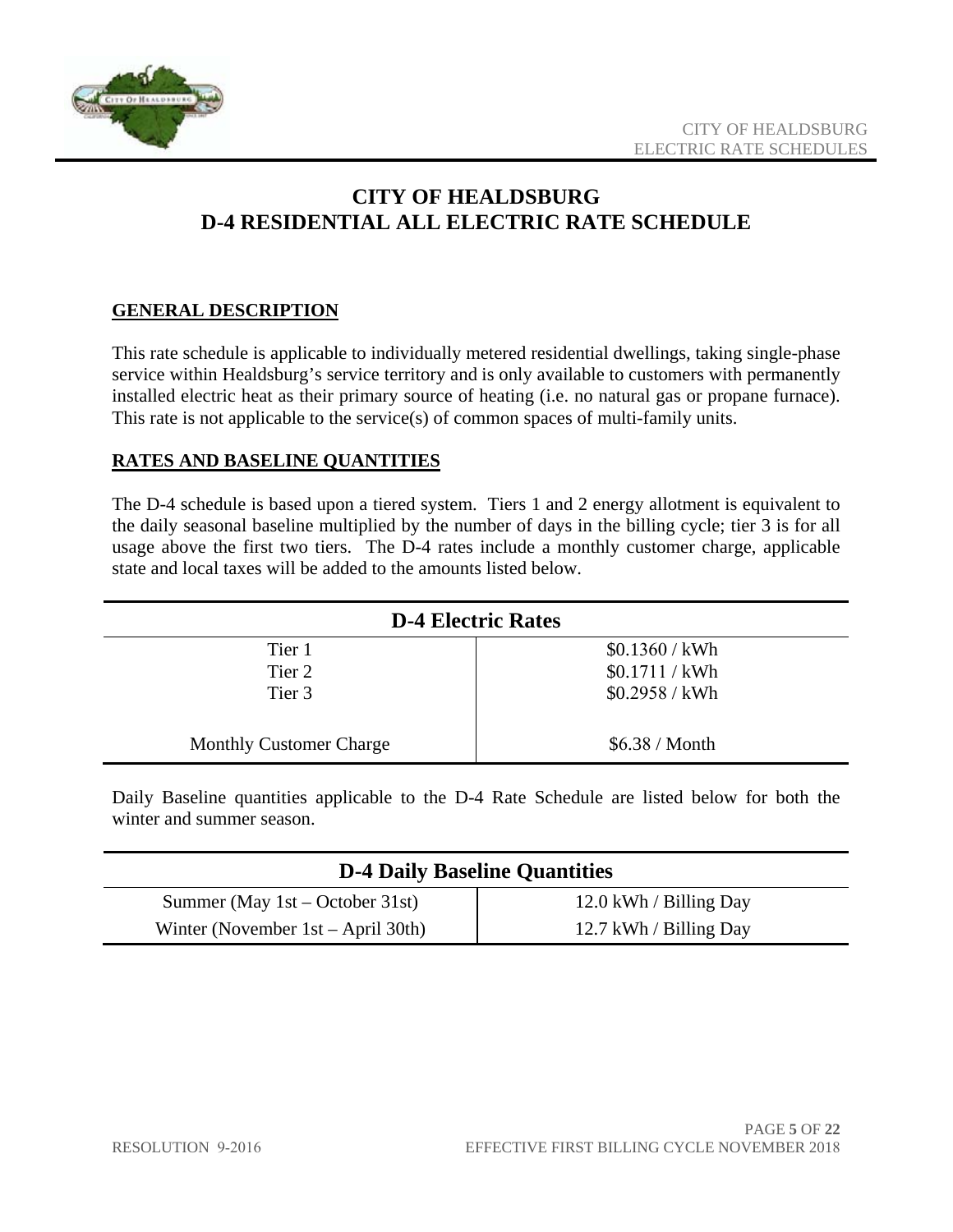

#### **BILLING SEASONS AND CHANGE OVER DATES**

There are two billing seasons, winter and summer. The winter season begins with the first billing cycle that includes any day in the month of November. The summer season begins with the first billing cycle that includes any day in the month of May. Monthly bills that include May and November seasonal changeover dates will be calculated by multiplying the applicable seasonal daily baseline quantity by the number of days in each billing period.

#### **D-4 RATE MODIFIERS AND DISCOUNTS**

The following modifiers and discounts are available to electric services provided under the D-4 rate schedule.

**Low Income Discount** – For qualifying customers, a discount is available to offset a portion of the customer's energy bill. Customers receiving this discount are required to annually certify that they qualify for this program. A low-income discount of 20% will only be applied to the first two energy tiers of each billing period. See the City of Healdsburg's CARE program from more information.

**Net-Metering** – For customers with qualifying self-generation, a net-metered rate modifier is available to promote the development of renewable energy. The customer's applicable rate will be applied under the crediting policy of net-metered services. At the end of each billing period, excess kWh will be converted to an equivalent bill credit based upon that billing period's kWh rate. If at the end of the billing period, the customer owes the utility a payment, a debt will be shown. If after 12-months the customer is a net-consumer, a bill will be sent showing the balance owed and due. If after a twelve-month period the customer was a netgenerator of energy, each surplus kWhr will be credited according to the customers Net-Surplus credit election.

Customers wishing to take the benefits of net-metering must sign and comply with the City's interconnection agreement before the net-metering modifier will be applied to their account.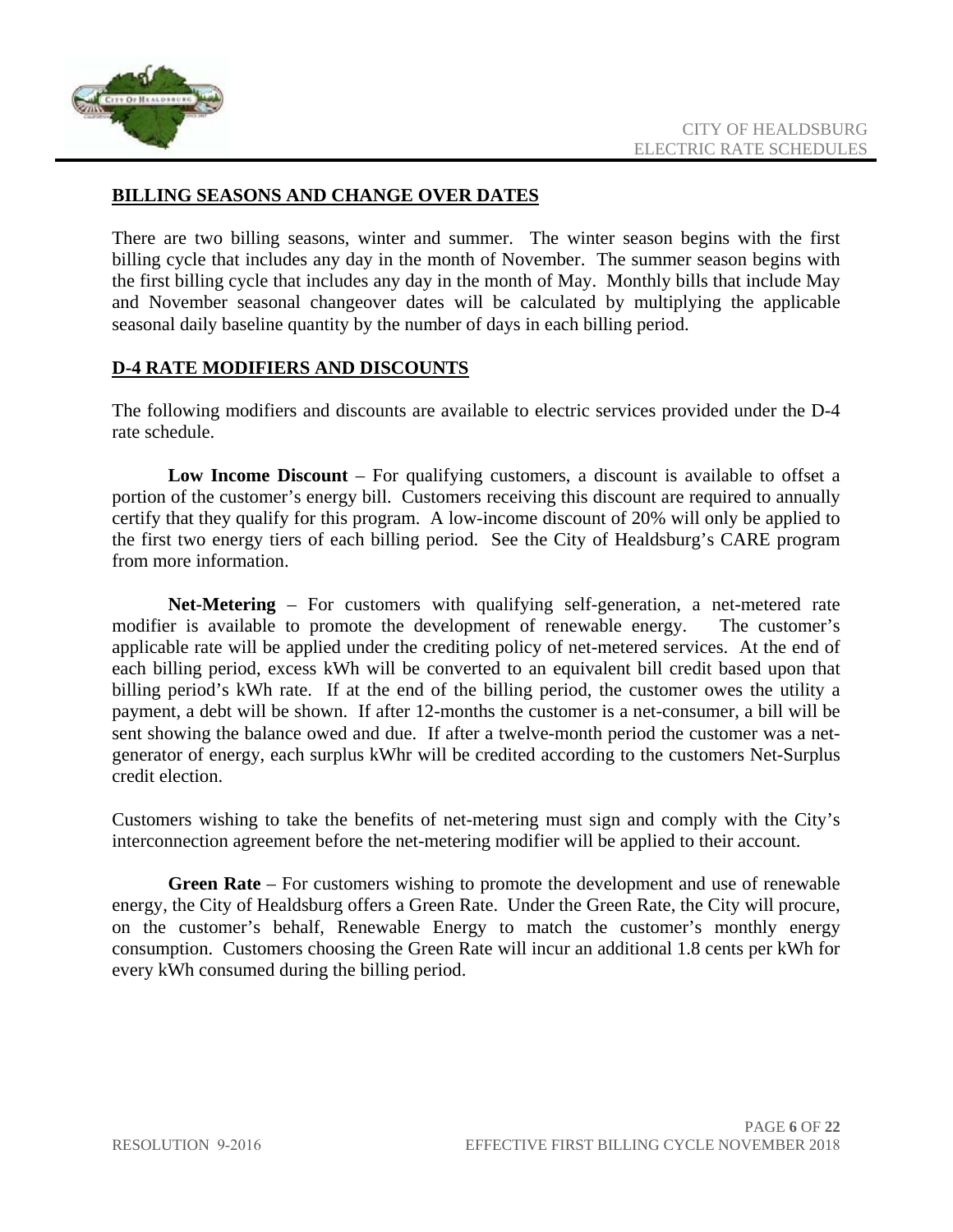

## **CITY OF HEALDSBURG E-7 RESIDENTIAL TIME OF USE (TOU) RATE SCHEDULE**

#### **GENERAL DESCRIPTION**

For residential customers who use most of their energy outside of the peak period, a Time of Use (TOU) rate may be beneficial. The E-7 rate schedule is applicable to individually metered residential dwellings, taking single-phase service within Healdsburg's service territory. This rate is not applicable to the service(s) of common spaces of multi-family units.

The E-7 rate schedule requires specialized metering that may not be installed at the customer's residence. Where appropriate TOU metering was not previously installed, a one-time fee, per service will be required to reimburse the City's cost to install, program, and maintain the TOU metering.

Customers taking service under the E-7 rate schedule may request a rate change to any other applicable rate but cannot change rates more than once every 12 months except where there is a mutual agreement between the City and Customer.

#### **RATES**

Rates for the E-7 schedule are time-based and vary throughout the day and seasonally. The E-7 rate includes a monthly customer charge. Applicable state and local taxes will be added to the amounts in the table below.

| <b>E-7 Electric Rates</b>      |                        |
|--------------------------------|------------------------|
| Summer Peak Period             | \$0.2721 / kWh         |
| Summer Off Peak Period         | \$0.1638 / kWh         |
| Winter Peak Period             | \$0.2419 / kWh         |
| Winter Off Peak Period         | \$0.1515 / kWh         |
| <b>Monthly Customer Charge</b> | \$13.02 / <b>Month</b> |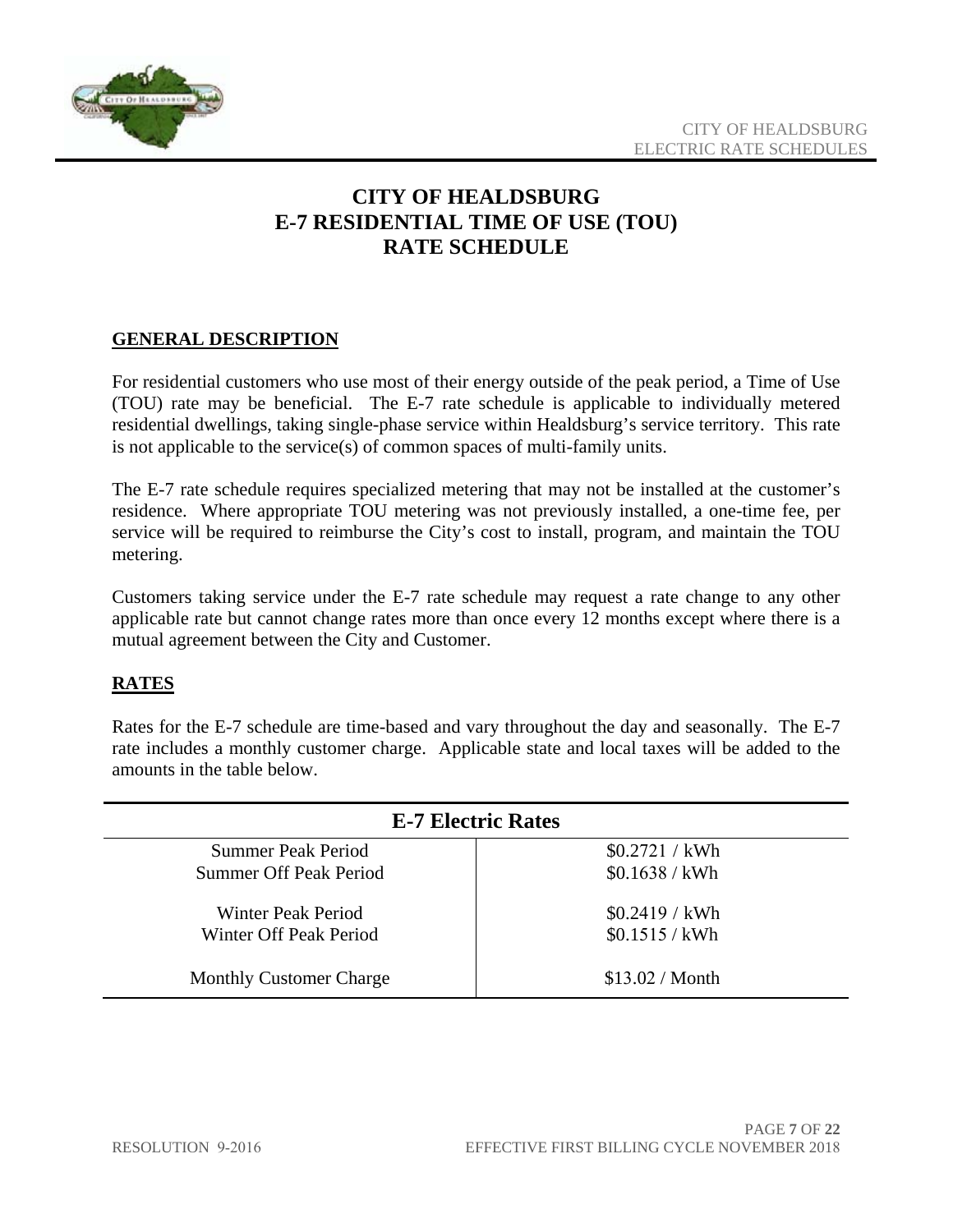

#### **TIME PERIODS, BILLING SEASONS, AND CHANGE OVER DATES**

Rates will vary seasonally with the winter season beginning with the first billing cycle that includes any day in the month of November. The summer season begins with the first billing cycle that includes any day in the month of May. Monthly bills that include May and November seasonal changeover dates will be calculated by applying the applicable seasonal rates of each billing period. Daylight savings time will affect both the winter and summer seasons. Peak and Off-Peak times are defined below.

#### **E-7 Time Schedules**

**Summer (May**  $1^{st}$  **– October 31st)** Peak Period – 1:30pm to 7:30pm Monday through Saturday Off-Peak Period – All other times and Holidays\*

Winter (November 1<sup>st</sup> – April 30<sup>th</sup>) Peak Period – 1:30pm to 7:30pm Monday through Saturday

Off-Peak Period – All other times and Holidays\*

\*The following holidays, consistent with NAESB definitions, will be recognized as Off-Peak periods; New Year's Day, Memorial Day, Independence Day, Labor Day, Thanksgiving, and Christmas Day.

#### **E-7 RATE MODIFIERS AND DISCOUNTS**

The following modifiers and discounts are available to electric services provided under the E-7 rate schedule.

**Low Income Discount** – For qualifying customers, a discount is available to offset a portion of the customer's energy bill. Customers receiving this discount are required to annually certify that they qualify for this program. A low-income discount of 20% will only be applied to the first two energy tiers of each billing period. See the City of Healdsburg's CARE program from more information.

**Net-Metering** – For customers with qualifying self-generation, a net-metered rate modifier is available to promote the development of renewable energy. The customer's applicable rate will be applied under the crediting policy of net-metered services. At the end of each billing period, excess kWh will be converted to an equivalent bill credit based upon that billing period's kWh rate. If at the end of the billing period, the customer owes the utility a payment, a debt will be shown. If after 12-months the customer is a net-consumer, a bill will be sent showing the balance owed and due. If after a twelve-month period the customer was a net-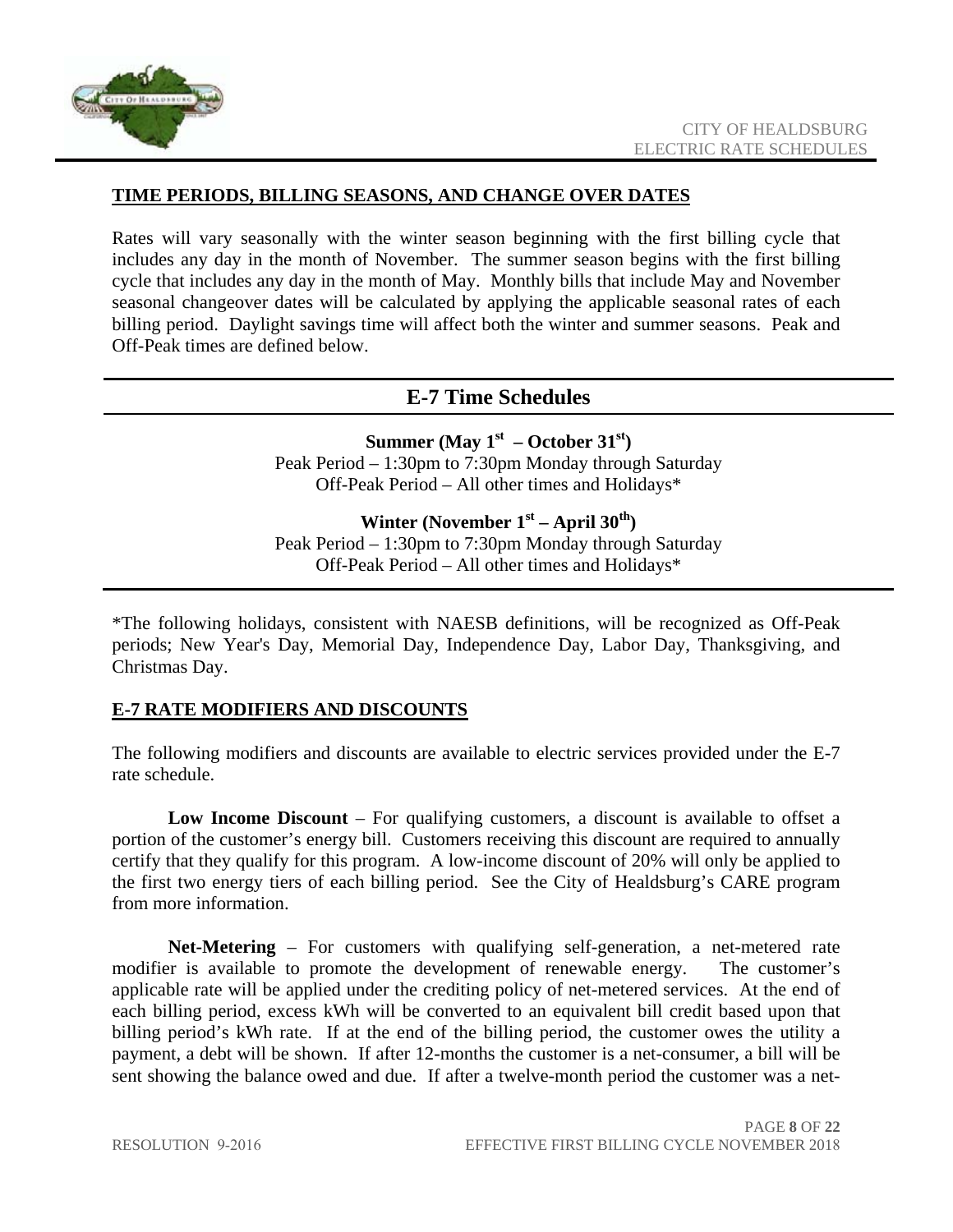

generator of energy, each surplus kWhr will be credited according to the customers Net-Surplus credit election.

Customers wishing to take the benefits of net-metering must sign and comply with the City's interconnection agreement before the net-metering modifier will be applied to their account.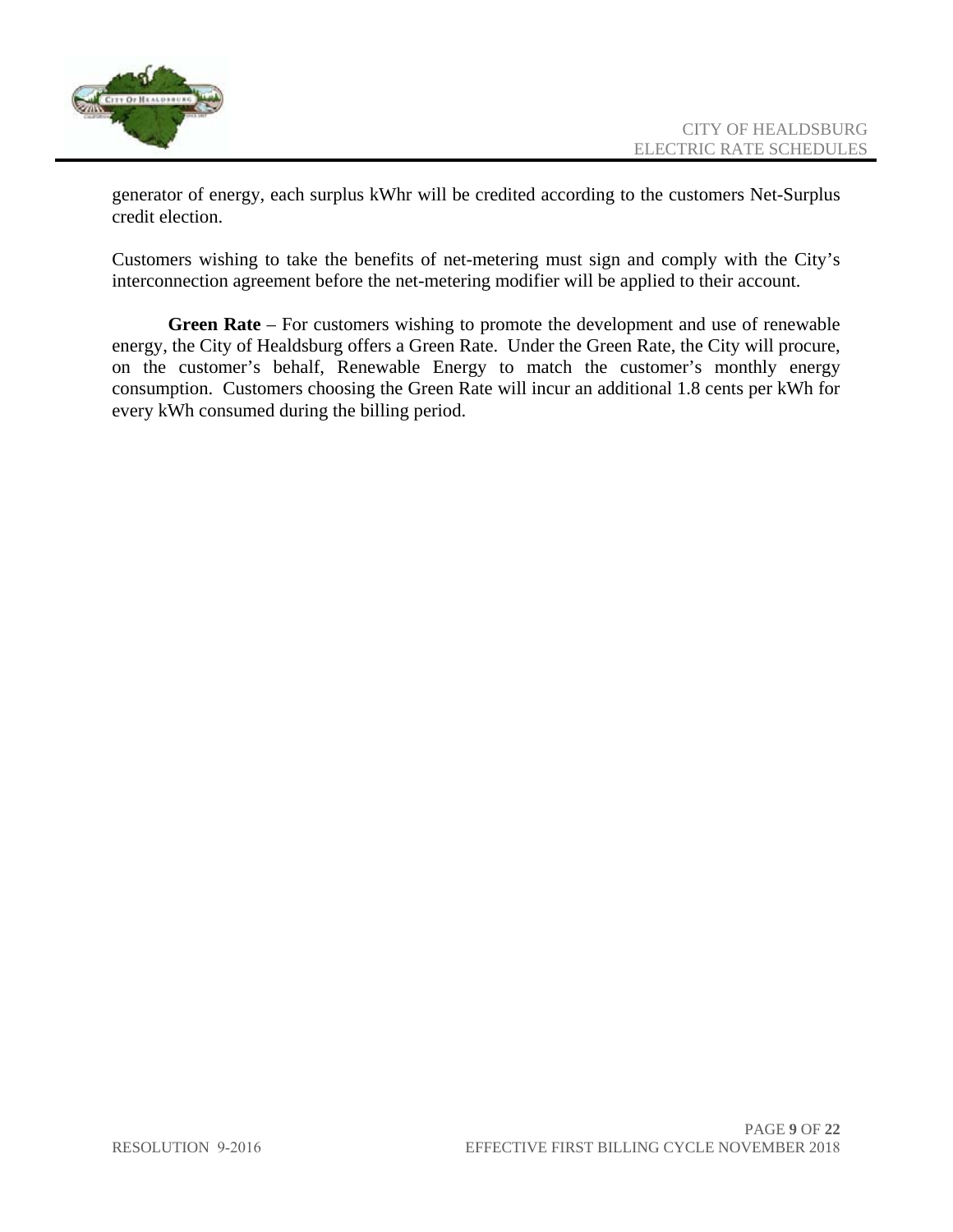

# **CITY OF HEALDSBURG C-1 SMALL COMMERCIAL RATE SCHEDULE**

#### **GENERAL DESCRIPTION**

This rate schedule is applicable to non-residential, commercial services with peak demands less than 60kW, ten months out of the last twelve months. This rate is applicable to separately metered services to common areas of multi-family accommodations.

Customers taking service under the C-1 rate schedule must remain on the rate for at least 12 months except where there is a mutual agreement between the City and Customer.

#### **RATES**

The C-1 rate schedule is seasonal and varies from the winter months (November  $1<sup>st</sup>$  through April 30<sup>th</sup>) to the summer months (May 1<sup>st</sup> through October 31<sup>st</sup>). The C-1 rate includes a monthly customer charge and applicable state and local taxes will be added to the amounts in the table below.

| <b>C-1 Electric Rates</b>      |                        |
|--------------------------------|------------------------|
| <b>Summer Energy Charge</b>    | \$0.1728 / kWh         |
| Winter Energy Charge           | $$0.1375 /$ kWh        |
| <b>Monthly Customer Charge</b> | \$17.94 / <b>Month</b> |

#### **BILLING SEASONS AND CHANGE OVER DATES**

There are two billing seasons, winter and summer. The winter season begins with the first billing cycle that includes any day in the month of November. The summer season begins with the first billing cycle that includes any day in the month of May. Monthly bills that include May and November seasonal changeover dates will be calculated by applying the applicable seasonal rate of each billing period.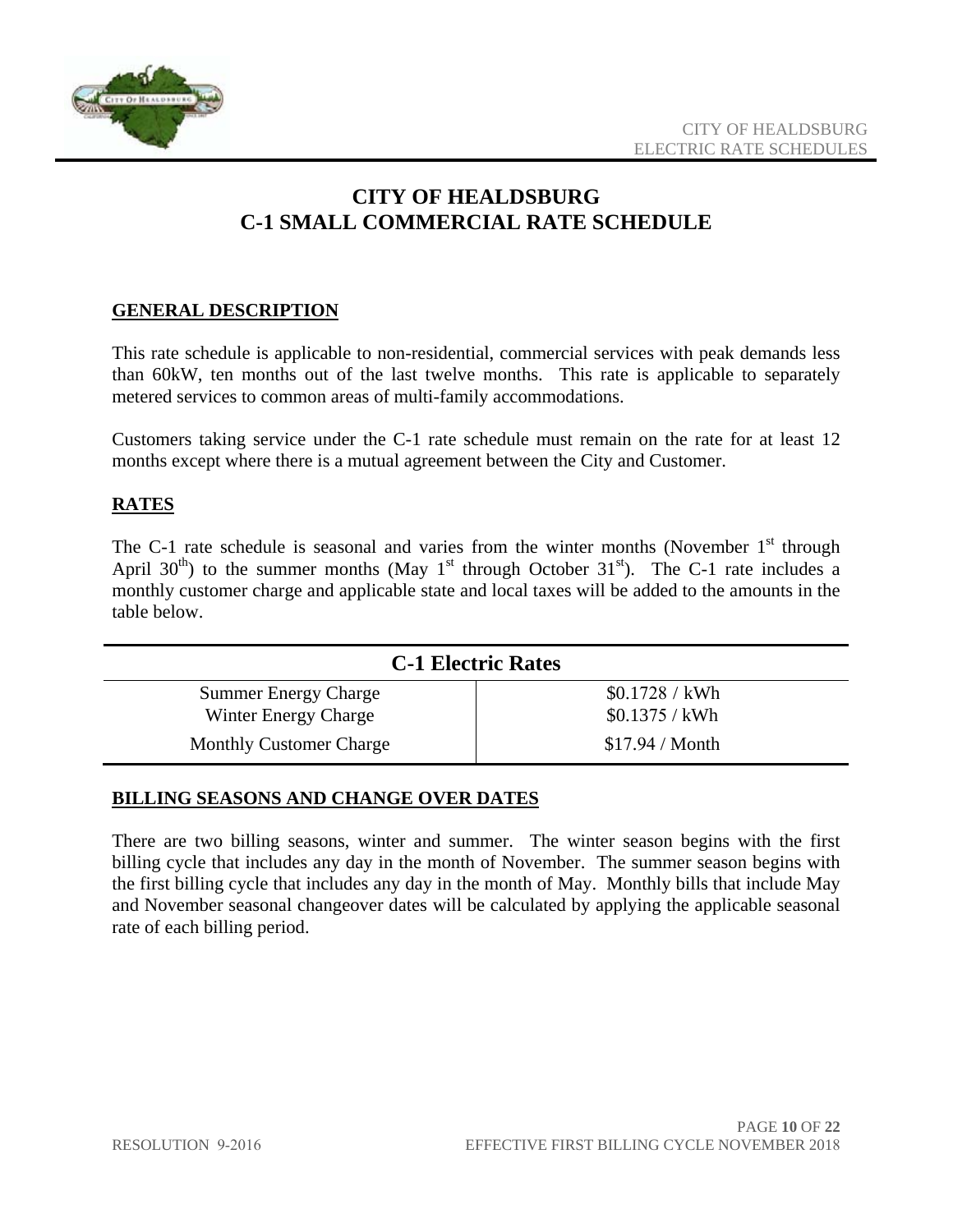

#### **C-1 RATE MODIFIERS**

The following modifiers are available to electric services provided under the C-1 rate schedule.

**Net-Metering** – For customers with qualifying self-generation, a net-metered rate modifier is available to promote the development of renewable energy. The customer's applicable rate will be applied under the crediting policy of net-metered services. At the end of each billing period, excess kWh will be converted to an equivalent bill credit based upon that billing period's kWh rate. If at the end of the billing period, the customer owes the utility a payment, a debt will be shown. If after 12-months the customer is a net-consumer, a bill will be sent showing the balance owed and due. If after a twelve-month period the customer was a netgenerator of energy, each surplus kWhr will be credited according to the customers Net-Surplus credit election.

Customers wishing to take the benefits of net-metering must sign and comply with the City's interconnection agreement before the net-metering modifier will be applied to their account.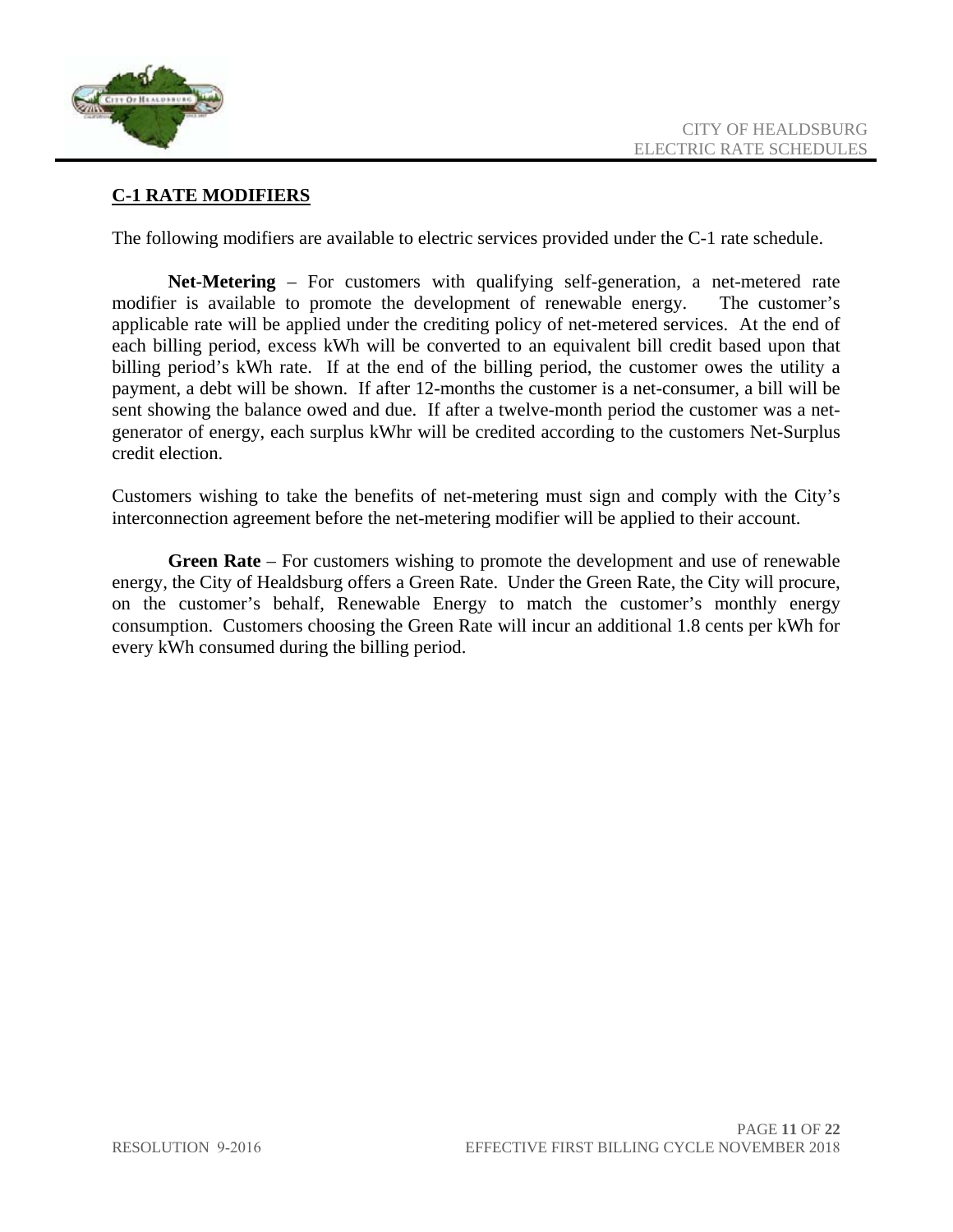

## **CITY OF HEALDSBURG A-6 SMALL COMMERCIAL TIME OF USE (TOU) RATE SCHEDULE**

#### **GENERAL DESCRIPTION**

For commercial customers who use most of their energy outside of the peak period or have high load factors, a Time of Use (TOU) rate may be beneficial. This schedule is applicable to nonresidential, commercial services with peak demands less than 60kW for ten months out of the last twelve months. This rate is also applicable to separately metered services to common areas of multi-family accommodations.

The A-6 rate schedule requires specialized metering that may not be installed at the customer's premise. Where appropriate TOU metering was not previously installed, a one-time fee per service will be required to reimburse the City's cost to install, program, and maintain the TOU metering.

Customers taking service under the A-6 rate schedule may request a rate change to any other applicable rate but cannot change rates more than once every 12 months except where there is a mutual agreement between the City and Customer.

#### **RATES**

Rates for the A-6 schedule are time-based and vary throughout the day and seasonally. The A-6 rate includes a monthly customer charge, applicable state and local taxes will be added to the amounts in the table below.

| <b>A-6 Electric Rates</b>      |                        |
|--------------------------------|------------------------|
| Summer Peak Period             | \$0.2510 / kWh         |
| Summer Partial-Peak Period     | \$0.1630 / kWh         |
| Summer Off-Peak Period         | \$0.1301 / kWh         |
| Winter Partial Peak            | \$0.1630 / kWh         |
| Winter Off-Peak Period         | \$0.1292 / kWh         |
| <b>Monthly Customer Charge</b> | \$32.19 / <b>Month</b> |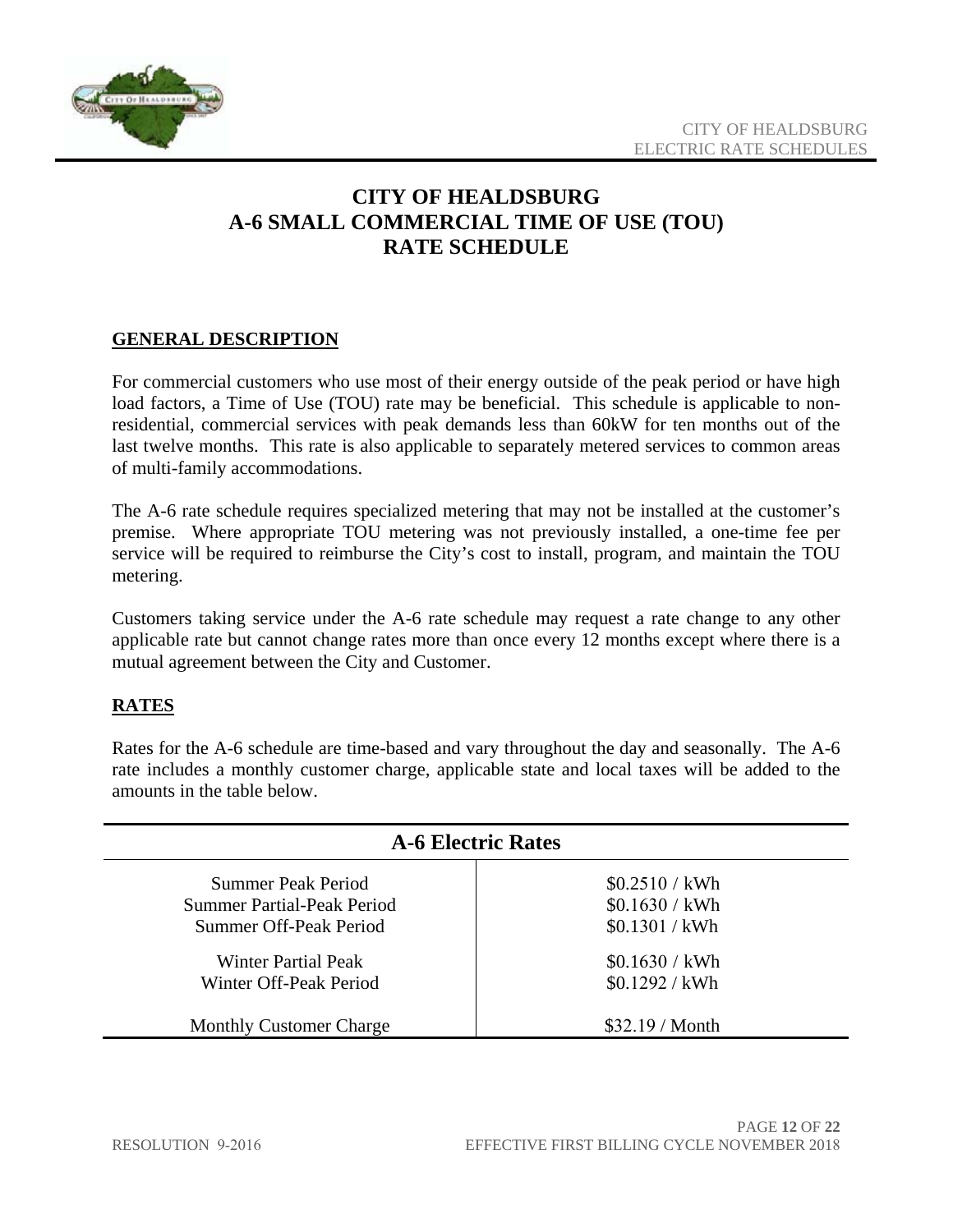

#### **TIME PERIODS, BILLING SEASONS, AND CHANGE OVER DATES**

Rates will vary seasonally with the winter season beginning with the first billing cycle that includes any day in the month of November. The summer season begins with the first billing cycle that includes any day in the month of May. Monthly bills that include May and November seasonal changeover dates will be calculated by applying the applicable seasonal rates of each billing period. Daylight savings time will affect both the winter and summer seasons. Peak, Partial-Peak, and Off-Peak times are defined below.

#### **A-6 Time Schedules**

#### **Summer (May**  $1^{st}$  **– October 31**<sup>st</sup>) Peak Period – 2:30pm to 6:30pm Monday through Saturday Partial-Peak Period – 8:30am to 2:29pm and 6:31pm to 9:30pm Monday through Saturday Off-Peak Period – All other times and Holidays\*

#### Winter (November 1<sup>st</sup> – April 30<sup>th</sup>)

Partial-Peak Period – 8:30am to 9:30pm Monday through Saturday Off-Peak Period – All other times and Holidays\*

\*The following holidays, consistent with NAESB definitions, will be recognized as Off-Peak periods; New Year's Day, Memorial Day, Independence Day, Labor Day, Thanksgiving, and Christmas Day.

#### **A-6 RATE MODIFIERS**

The following modifiers are available to electric services provided under the A-6 rate schedule.

**Net-Metering** – For customers with qualifying self-generation, a net-metered rate modifier is available to promote the development of renewable energy. The customer's applicable rate will be applied under the crediting policy of net-metered services. At the end of each billing period, excess kWh will be converted to an equivalent bill credit based upon that billing period's kWh rate. If at the end of the billing period, the customer owes the utility a payment, a debt will be shown. If after 12-months the customer is a net-consumer, a bill will be sent showing the balance owed and due. If after a twelve-month period the customer was a netgenerator of energy, each surplus kWhr will be credited according to the customers Net-Surplus credit election.

Customers wishing to take the benefits of net-metering must sign and comply with the City's interconnection agreement before the net-metering modifier will be applied to their account.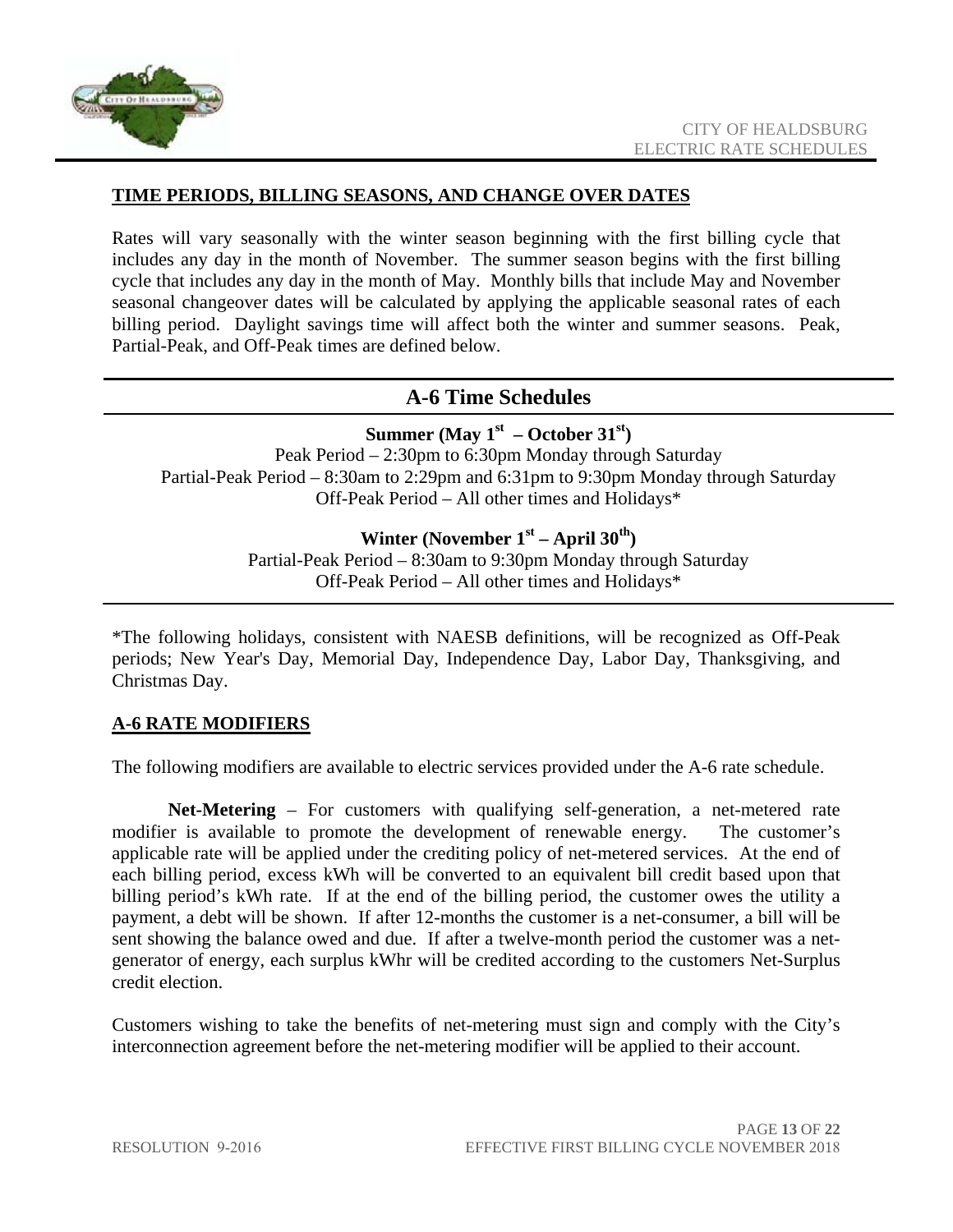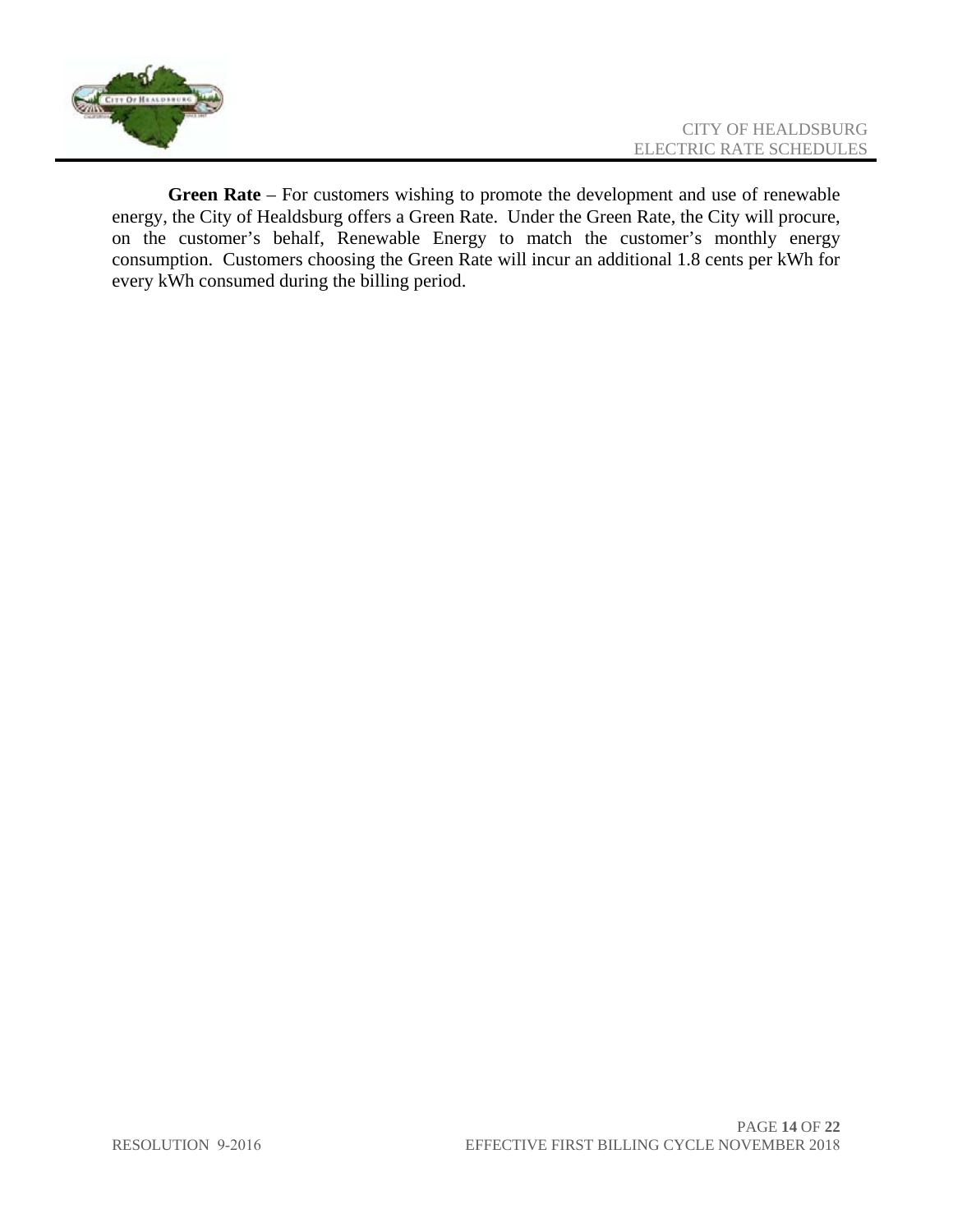

## **CITY OF HEALDSBURG P-2 MEDIUM COMMERCIAL DEMAND RATE SCHEDULE**

#### **GENERAL DESCRIPTION**

This rate schedule is applicable to non-residential, commercial services with peak demands that exceed 60kW three months out of the past twelve months. Customers taking service under this rate that do not maintain greater than 60kW peak demands for more than three months out of the past twelve will be changed to the C-1 rate schedule and billed accordingly under the C-1 schedule.

Customers taking service under the P-2 rate schedule may request a rate change to any other applicable rate but cannot change rates more than once every 12 months except where there is mutual agreement between the City and Customer.

#### **RATES**

Rates for the P-2 schedule are seasonal and vary from the winter months (November  $1<sup>st</sup>$  through April  $30<sup>th</sup>$ ) to the summer months (May 1<sup>st</sup> through October  $31<sup>st</sup>$ ). The P-2 rate includes a monthly customer charge and peak demand charges. Applicable state and local taxes will be added to the amounts in the table below.

| <b>P-2 Electric Rates</b>        |                 |
|----------------------------------|-----------------|
| <b>Summer Energy Charge</b>      | \$0.1179 / kWh  |
| <b>Summer Peak Demand Charge</b> | \$8.77 / kW     |
| Winter Energy Charge             | \$0.1021 / kWh  |
| Winter Peak Demand Charge        | \$5.37 / kW     |
| <b>Monthly Customer Charge</b>   | \$87.92 / Month |

#### **PEAK DEMAND**

The customer's monthly peak demand is the highest 15-minute average power consumption throughout the billing month. The peak demand is calculated by use of a rolling 15-minute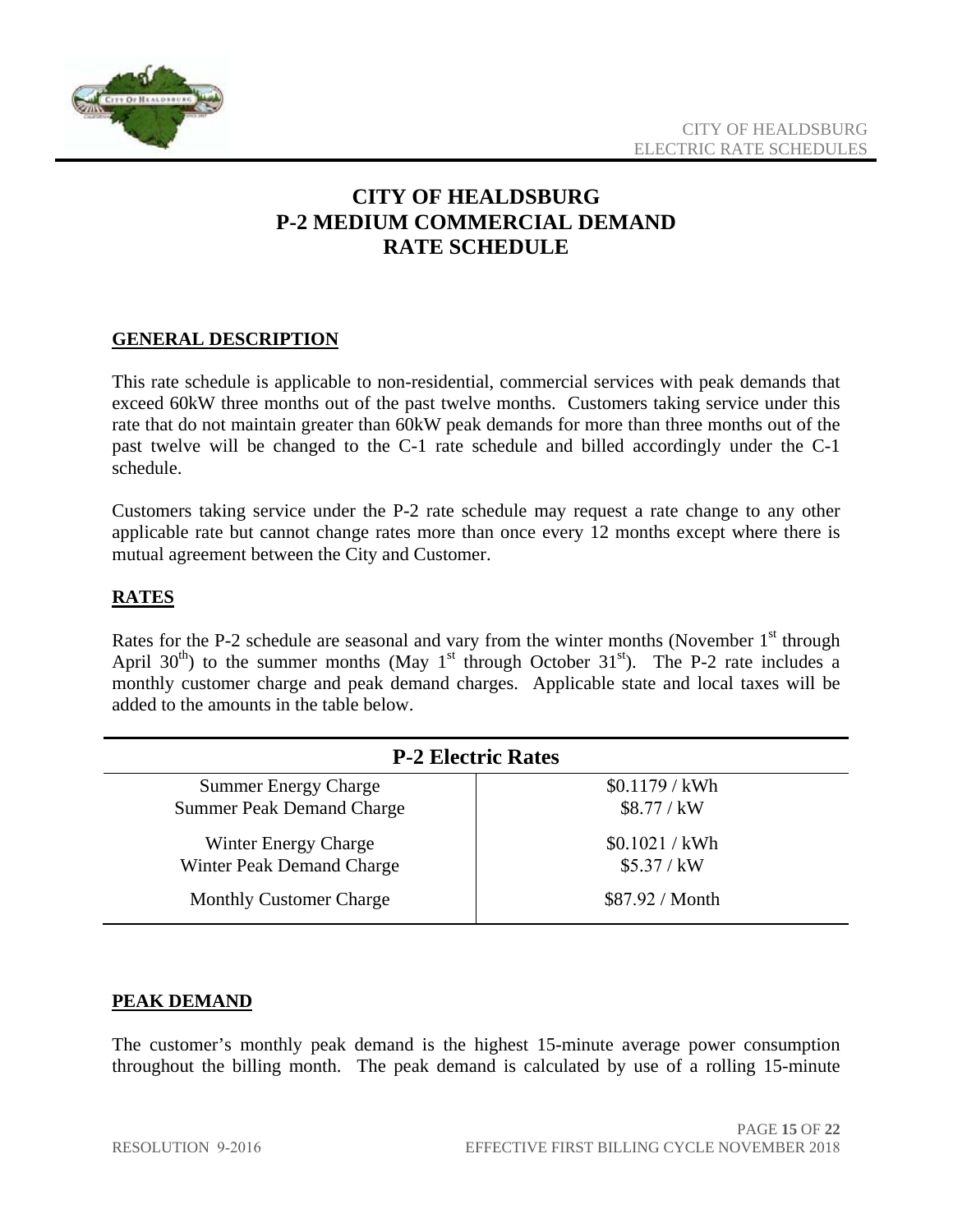

window. In cases where a customer's peak demand is determined by the City to be intermittent or subject to frequent fluctuations, a rolling 5-minute average will be used.

#### **BILLING SEASONS AND CHANGE OVER DATES**

There are two billing seasons, winter and summer. The winter season begins with the first billing cycle that includes any day in the month of November. The summer season begins with the first billing cycle that includes any day in the month of May. Monthly bills that include May or November seasonal changeover dates will be calculated by applying the applicable seasonal rates of the billing period.

#### **P-2 RATE MODIFIERS**

The following modifiers are available to electric services provided under the P-2 rate schedule.

**Net-Metering** – For customers with qualifying self-generation a net-metered rate modifier is available to promote the development of renewable energy. The customer's applicable energy rate will be applied under the crediting policy of net-metered services. Demand charges apply and are not credited regardless of the direction of energy.

At the end of each billing period, excess kWh will be converted to an equivalent bill credit based upon that billing period's kWh rate. If at the end of the billing period, the customer owes the utility a payment, a bill will be sent showing the balance owed and due. If after a 12-month period the customer was a net-generator of energy, each surplus kWhr will be credited according to the customers Net-Surplus credit election.

**Green Rate** – For customers wishing to promote the development and use of renewable energy, the City of Healdsburg offers a Green Rate. Under the Green Rate, the City will procure, on the customer's behalf, Renewable Energy to match the customer's monthly energy consumption. Customers choosing the Green Rate will incur an additional 1.8 cents per kWh for every kWh consumed during the billing period.

**Primary Service** – Customers with demands in excess of 500kW, taking service from a single location, at voltages higher than 11kV will receive a 3% discount on the demand and energy charges. Primary service under the P-2 rate schedule is subject to the customer's ability to meet and maintain the interconnection requirements of the City.

The City retains the right to change its line voltage (primary service voltage) at any time after providing reasonable advance notice to any customer receiving a discount hereunder and affected by such change. The customer then has the option to change their system so as to receive service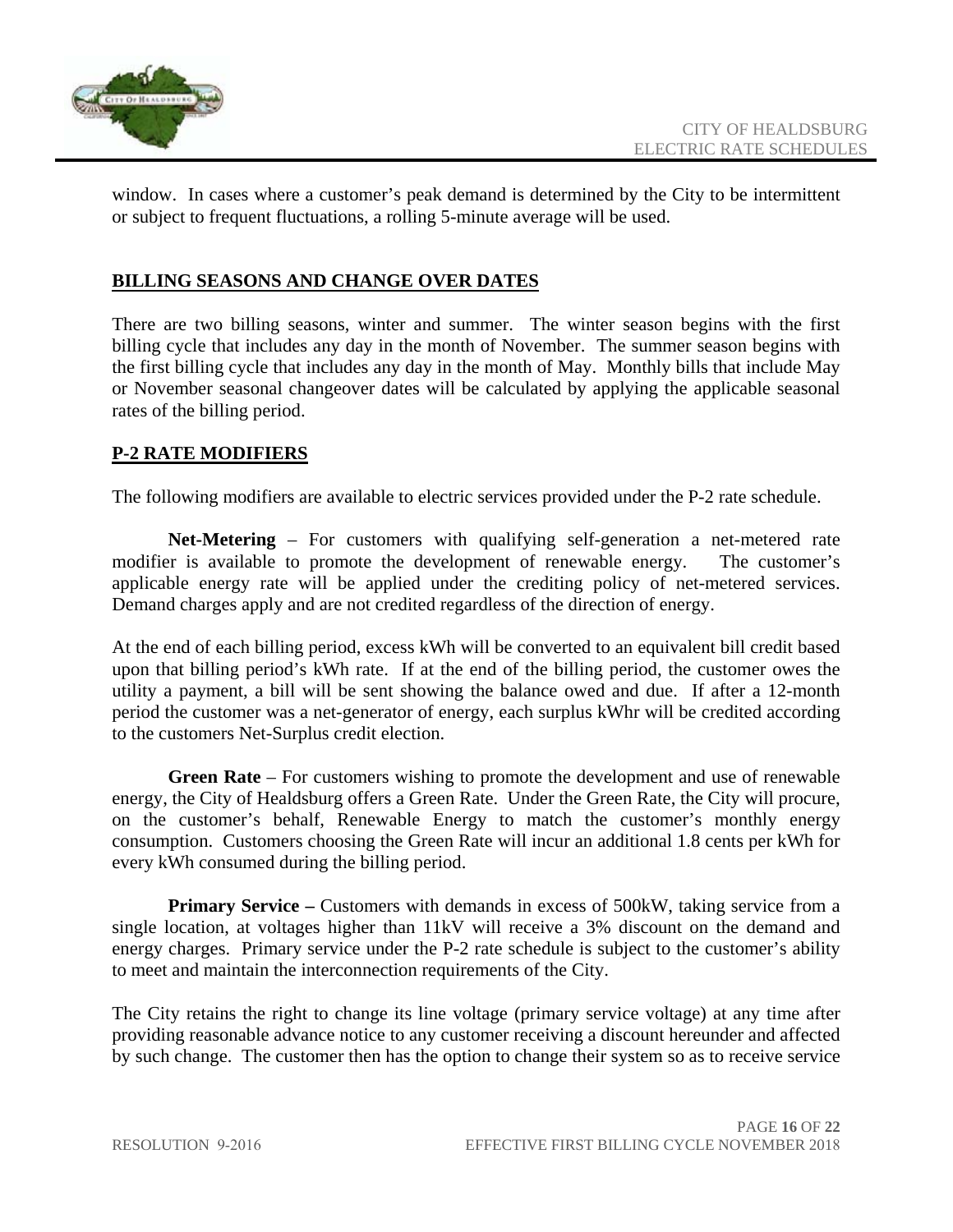

at the new line voltage or to accept service (without voltage discount) through transformers to be supplied by the City subject to the City's maximum kVA size limitation.

### **CITY OF HEALDSBURG E-19 LARGE INDUSTRIAL TIME OF USE (TOU) RATE SCHEDULE**

#### **GENERAL DESCRIPTION**

For large commercial customers that can shift a significant portion of their energy to off-peak and partial-peak periods or customers with high load factors a Time of Use (TOU) rate may be beneficial. The E-19 rate schedule is a TOU rate applicable to non-residential, commercial services with peak demands that exceed 60kW three months out of the past twelve months. Customers taking service under this rate that do not maintain greater than a 60kW peak demand for more than three months out of the past twelve the customer will be changed to the A-6 rate schedule and billed according to the A-6 rate schedule.

The E-19 rate schedule requires specialized metering that may not be installed at the customer's premise. Where appropriate TOU metering was not previously installed, a one-time fee, per service will be required to reimburse the City's cost to install, program, and maintain the TOU metering.

Customers taking service under the E-19 rate schedule may request a rate change to any other applicable rate but cannot change rates more than once every 12 months expect where there is mutual agreement between the City and Customer.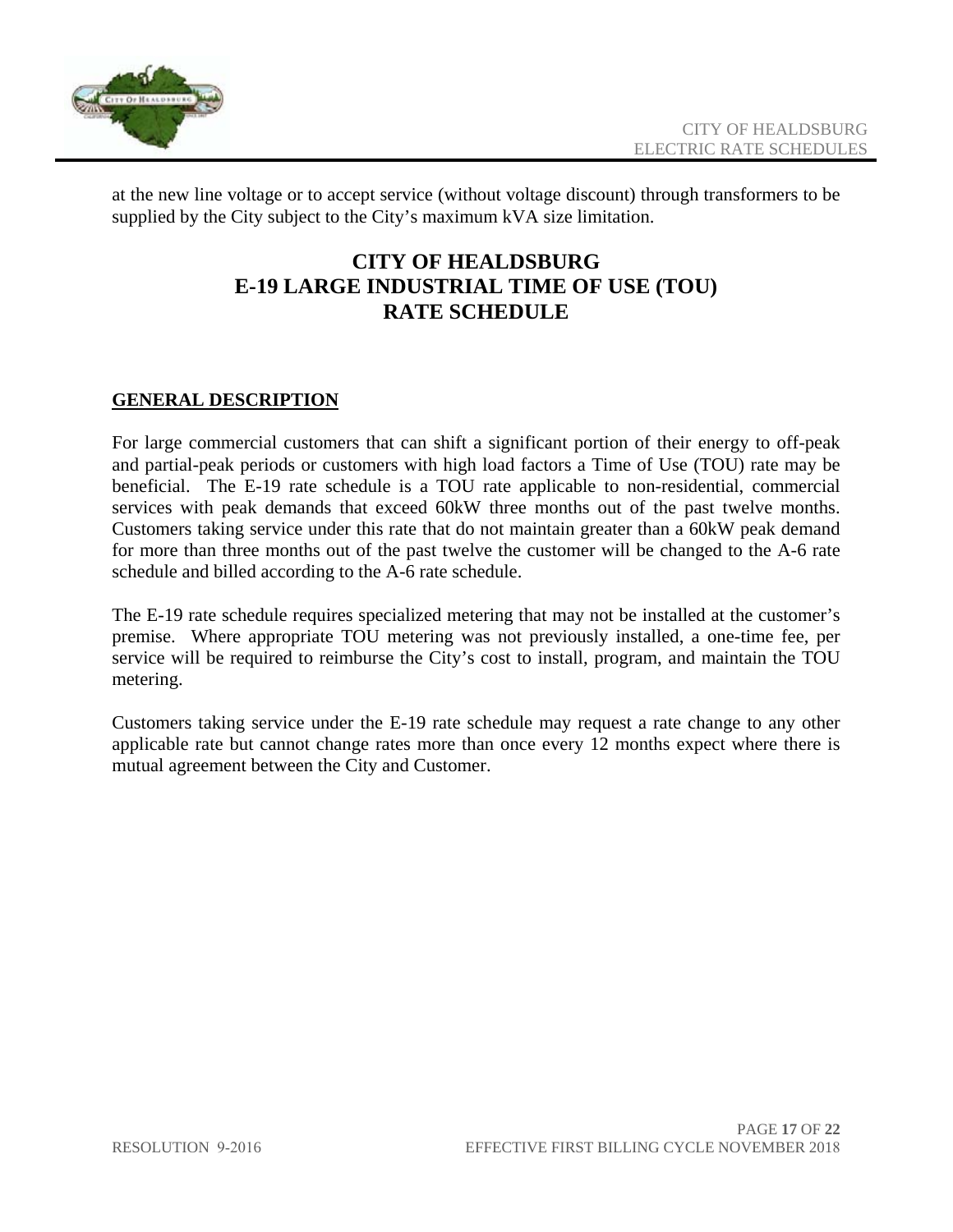

#### **RATES**

Rates for the E-19 schedule are time-based and vary throughout the day and seasonally. The E-19 rate includes demand charges and a monthly customer charge. Applicable state and local taxes will be added to the amounts in the table below.

| <b>E-19 Electric Rates</b>               |                  |
|------------------------------------------|------------------|
| <b>Summer Peak Demand Charge</b>         | \$14.97 / kW     |
| <b>Summer Partial-Peak Demand Charge</b> | \$5.61 / kW      |
| <b>Summer Peak Energy Charge</b>         | \$0.1419 / kWh   |
| <b>Summer Partial-Peak Energy Charge</b> | \$0.1165 / kWh   |
| Summer Off-Peak Energy Charge            | \$0.0994 / kWh   |
| Winter Partial-Peak Demand Charge        | \$8.66 / kW      |
| Winter Partial-Peak Energy Charge        | \$0.1203 / kWh   |
| Winter Off-Peak Energy Charge            | \$0.0946 / kWh   |
| <b>Monthly Customer Charge</b>           | \$148.12 / Month |

#### **PEAK DEMAND**

The customer's monthly peak demands for each time period is the highest 15-minute average power consumption of the time period. The peak demand is calculated by use of a rolling 15 minute window. In cases where a customer's peak demand is determined by the City to be intermittent or subject to frequent fluctuations a rolling 5-minute average will be used.

The E-19 rate contains three time-periods for summer and two time periods for winter. Customers under the E-19 rate will be billed for each demand charge for each time period.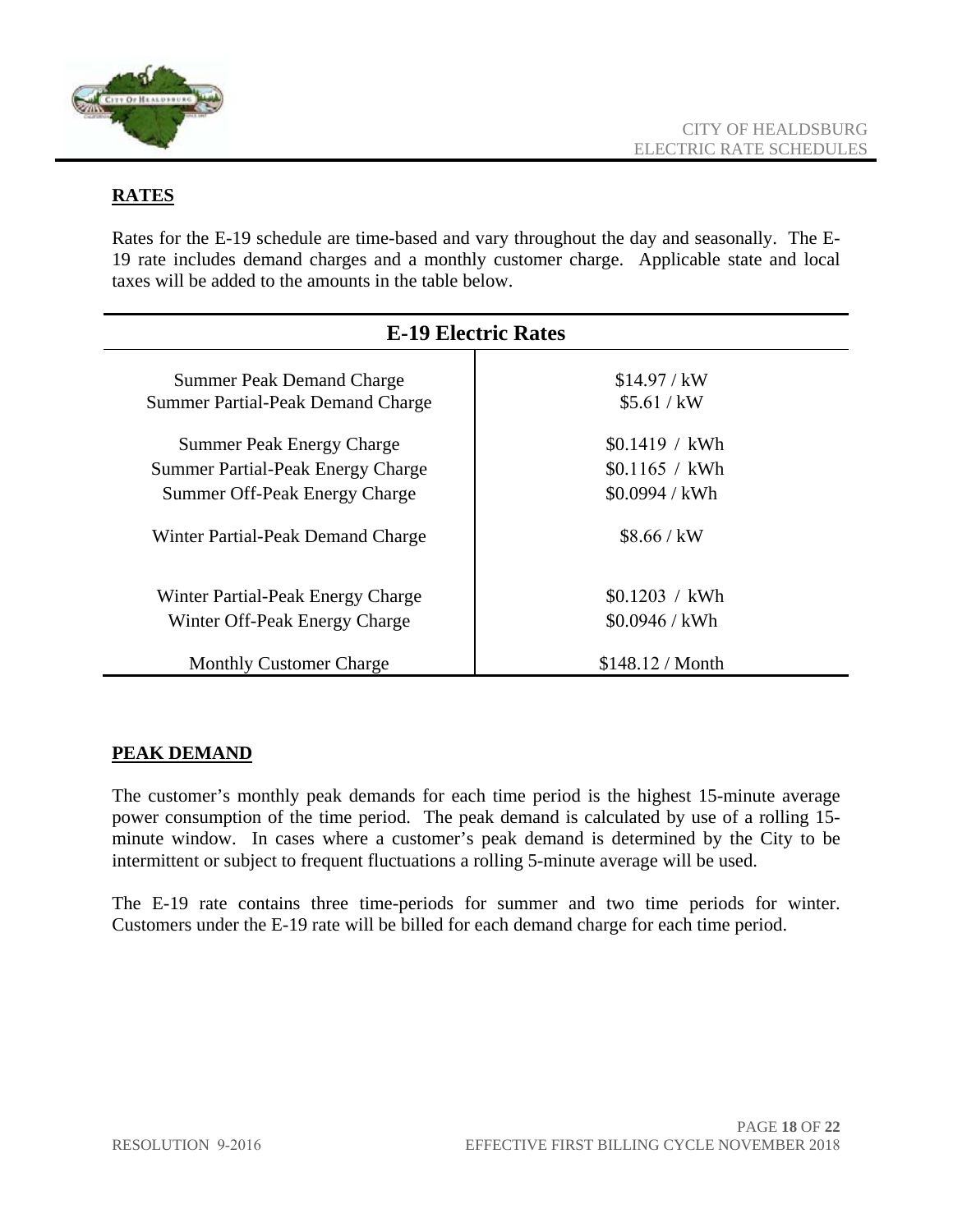

#### **TIME PERIODS, BILLING SEASONS, AND CHANGE OVER DATES**

Rates will vary seasonally with the winter season beginning with the first billing cycle that includes any day in the month of November. The summer season begins with the first billing cycle that includes any day in the month of May. Monthly bills that include May and November seasonal changeover dates will be calculated by applying the applicable seasonal rates of each billing period. Daylight savings time will affect both winter and summer rates. Peak, Partial-Peak, and Off-Peak times are defined below.

#### **E-19 Time Schedules**

#### **Summer (May**  $1^{st}$  **– October 31<sup>st</sup>)**

Peak Period – 2:30pm to 6:30pm Monday through Saturday Partial-Peak Period – 8:30am to 2:29pm and 6:31pm to 9:30pm Monday through Saturday Off-Peak Period – All other times and Holidays\*

Winter (November 1<sup>st</sup> – April 30<sup>th</sup>)

Partial-Peak Period – 8:30am to 9:30pm Monday through Saturday Off-Peak Period – All other times and Holidays\*

\*The following holidays, consistent with the NAESB definitions, will be recognized as Off-Peak periods; New Year's Day, Memorial Day, Independence Day, Labor Day, Thanksgiving, and Christmas Day.

#### **E-19 RATE MODIFIERS AND DISCOUNTS**

The following modifiers are available to electric services provided under the E-19 rate schedule.

**Net-Metering** – For customers with qualifying self-generation a net-metered rate modifier is available to promote the development of renewable energy. The customer's applicable energy rate will be applied under the crediting policy of net-metered services. Demand charges apply and are not credited regardless of the direction of energy.

At the end of each billing period, excess kWh will be converted to an equivalent bill credit based upon that billing period's kWh rate. If at the end of the billing period, the customer owes the utility a payment, a bill will be sent showing the balance owed and due. If after a 12-month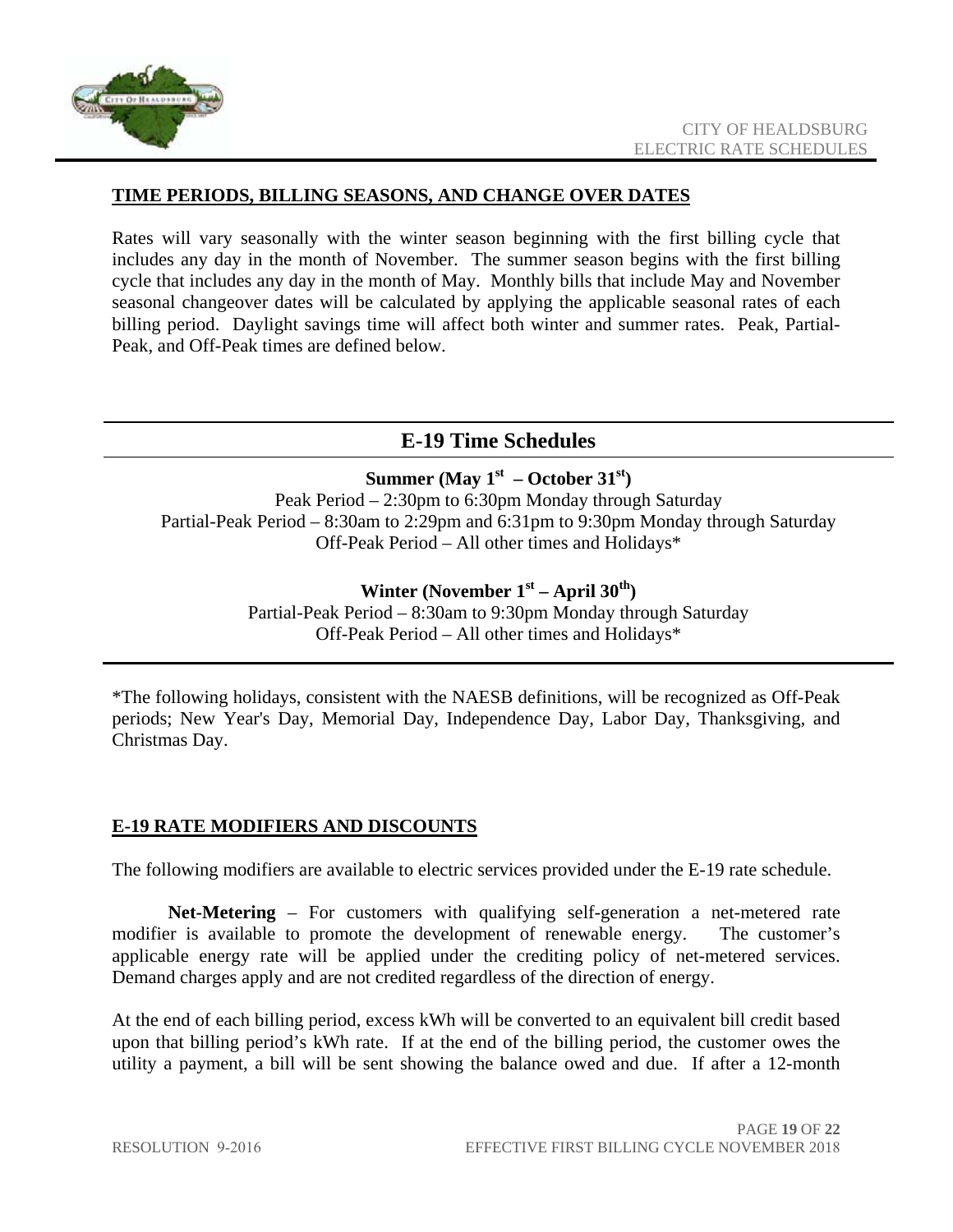

period the customer was a net-generator of energy, each surplus kWhr will be credited according to the customers Net-Surplus credit election.

**Green Rate** – For customers wishing to promote the development and use of renewable energy, the City of Healdsburg offers a Green Rate. Under the Green Rate, the City will procure, on the customer's behalf, additional Renewable Energy to match the customer's monthly energy consumption. Customers choosing the Green Rate will incur an additional 1.8 cents per kWh for every kWh consumed during the billing period.

**Primary Service** – Customers with demands in excess of 500kW, taking service from a single location, at voltages higher than 11kV will receive a 3% discount on the demand and energy charges. Primary service under the E-19 rate schedule is subject to the customer's ability to meet and maintain the interconnection requirements of the City.

The City retains the right to change its line voltage (primary service voltage) at any time after providing reasonable advance notice to any customer receiving a discount hereunder and affected by such change. The customer then has the option to change their system so as to receive service at the new line voltage or to accept service (without voltage discount) through transformers to be supplied by the City subject to the City's maximum kVA size limitation.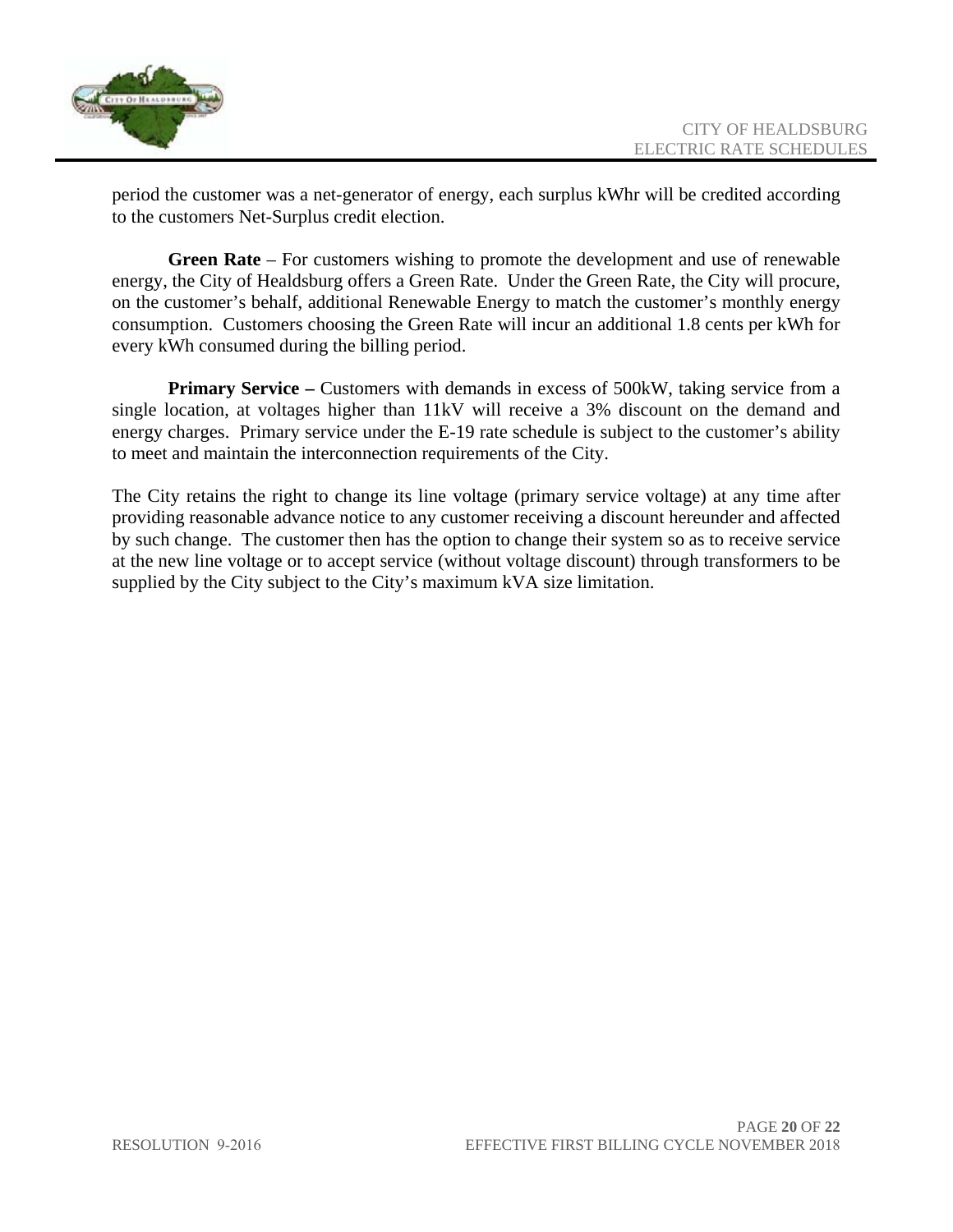

# **CITY OF HEALDSBURG OL - OUTDOOR LIGHTING RATE SCHEDULE**

#### **GENERAL DESCRIPTION**

This schedule provides service to un-metered outdoor lighting provided to streets, private parking lots, other publicly dedicated areas and/or paths readily accessible to City personnel, vehicles, and equipment. The OL service is not applicable where no or inadequate City owned facilities exist for the mounting of City approved light fixtures. This schedule is not applicable to lighting service rendered to the City for its street lighting system. The monthly usage charge includes the energy required for the lighting, as well as the cost and replacement of City approved lamps, fixtures, braces, wiring, and sensors.

Customers taking service under the OL rate schedule must remain on the rate for at least 12 months. Once service is established, changes of lamp wattage will not be allowed unless initiated by the City.

#### **RATES**

Rates for the OL rate schedule are based upon the High Pressure Sodium (HPS) lamp wattage or a HPS equivalent LED lamp. Only HPS or LED lighting is available under this rate. Applicable state and local taxes will be added to the amounts in the table below.

| <b>OL Electric Rates</b> |                        |
|--------------------------|------------------------|
| OL10-100 watt HPS        | \$16.15/Month          |
| OL15-150 watt HPS        | \$24.22 / <b>Month</b> |
| OL20-200 watt HPS        | $$26.10/M$ onth        |
| OL25-250 watt HPS        | \$34.15/Month          |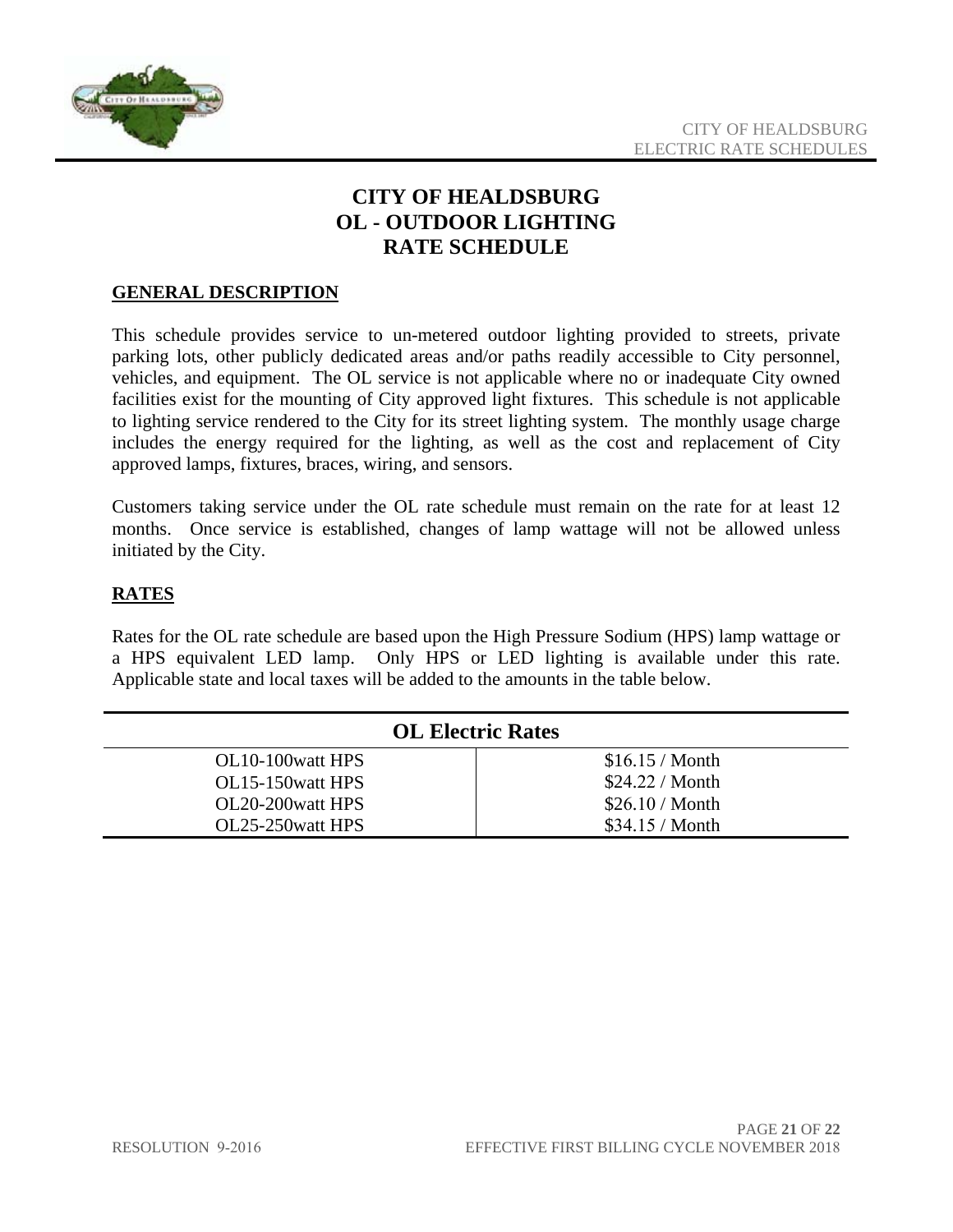

# **CITY OF HEALDSBURG NM – NON METERED SERVICES RATE SCHEDULE**

#### **GENERAL DESCRIPTION**

This schedule provides service to un-metered electric services, where the connected nameplate wattage does not exceed 900 watts, for utilities or government agencies requiring limited monthly energy usage. This schedule is not applicable to entities that do not provide public utility or governmental services such as cable communications, telephone and/or cell service, gas, electric, or water services. The monthly usage charge does not include any annual attachment fees for utility pole space.

Customers taking service under the NM rate schedule must remain on the rate for at least 12 months. Once service is established, changes to the connected equipment must be approved by the City prior to installation. As a condition of taking services under the non-metered rate schedule, the Customer will provide access to the City to, at any time, inspect, and audit all equipment connected. Further, at the City's sole discretion usage and monthly charges for nonmetered accounts may be billed in advance on a monthly, quarterly, or annual basis.

#### **RATES**

The NM rate schedule is based upon the continuous use of the connected nameplate wattage. If the total connected load exceeds 900 watts, the customer must take service under an applicable metered commercial rate. If, upon the City's inspection, the connected load exceeds 900 watts the customer's service will be converted to a metered service at the customer's sole expense and billed based upon the C-1 commercial rate. Applicable state and local taxes will be added to the amounts in the table below based upon the City's estimated monthly usage.

| <b>NM Electric Rates</b>                 |                           |
|------------------------------------------|---------------------------|
| <b>Monthly Customer Charge</b>           | \$12.01 / <b>Month</b>    |
| Monthly Energy Charge per Connected Watt | \$0.1044 / Connected Watt |